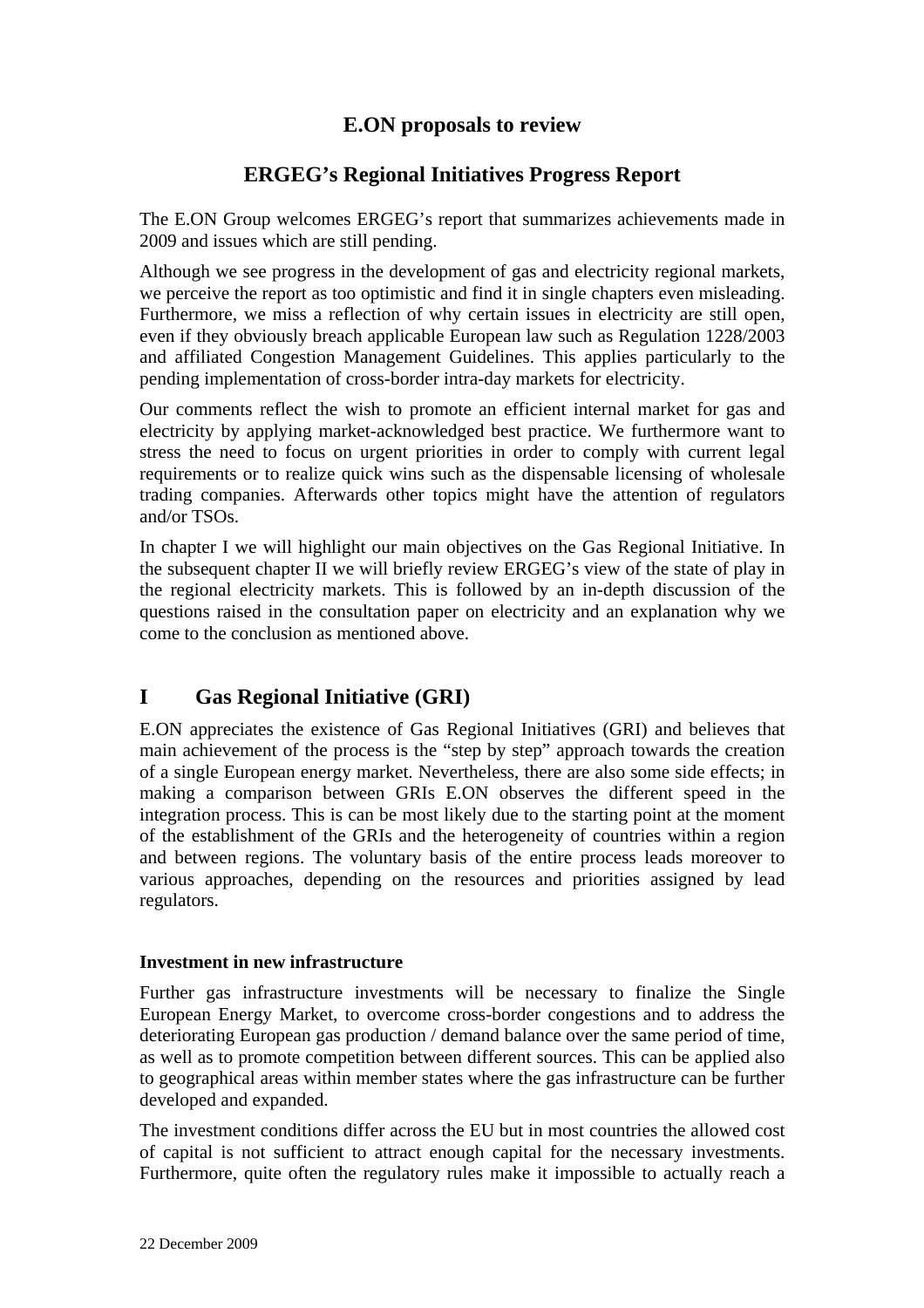return for new investments that matches the headline allowed cost of capital (CoC). One of the main reasons why the actually achievable return for new investment is sometimes far below the headline allowed cost of capital (even for 100% efficient network investment) is a time lag of several years after start of operation of new networks assets until new investment leads to revenue. Also critical is that in several countries unachievable efficiency targets on capital costs further reduce returns.

#### **Capacity allocation and congestion management**

Harmonized capacity products and procedures within the EU facilitate trading across Europe. Similarly, a toolbox allowing Member States to 'pick-and-choose' should be avoided. The rules should clearly ensure harmonization between Member States. Currently, there are in place very different approaches for capacity allocation: FCFS, auctions or even lotteries. E.ON believes that this variety of methods constitutes itself an obstacle to achieve integrated energy markets. E.ON thinks that an enhanced cooperation between regulators, TSOs and stakeholders will lead to more harmonized outcomes.

#### **Transparency**

As a European company E.ON supports the vision of creating a single European energy market. One core aspect of this vision is the creation of enhanced transparency in order to allow all market participants to better understand the supply and demand fundamentals. E.ON therefore reckons that transparency is considered a high-priority issue in all energy sectors (electricity, gas, CO2). But by introducing enhanced transparency requirements double efforts on this issue between ERGEG and the COM should be avoided, an efficient proceeding and an appropriate implementation period should be ensured. In the light of this, the role of GRIs for transparency development might be to track and report developments in specific transparency requirements within each region.

#### **Interoperability and hub development**

The development of European hubs as central transfer and trading points within grids is nearly completely depending on the development in other areas which are partly already mentioned in the Progress Report e.g. such as transparency, improved capacity allocation and congestion management procedures, investment conditions, rules for security of supply. Any improvement and harmonization in one of these areas will support the hub development.

#### **Security of supply**

E.ON supports the enhanced transparency requirements (e.g. introduced by GTE and GSE) on infrastructure. However, by strengthening the security of supply the proposed mechanisms should integrate the markets by more market-orientated approaches instead of further market regulation.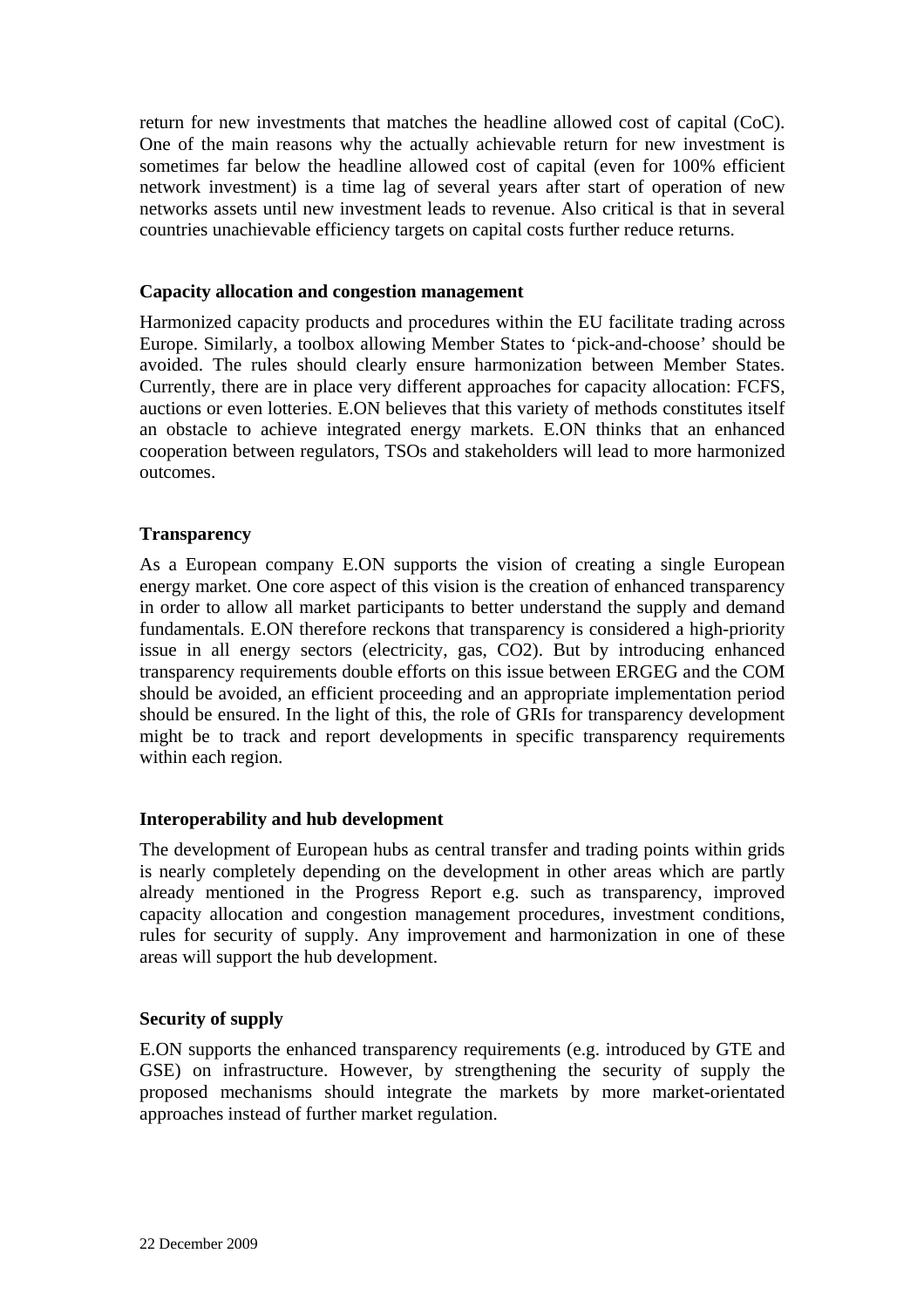# **II Electricity Regional Initiative (ERI)**

# **II.1 Review of progress in each regional market**

### *a) Baltic States*

We welcome the political agreement on a Baltic Energy Market Interconnection Plan (BEMIP) which will result in a better interconnection level of Baltic States towards Poland and the Nordic market. Additionally, BEMIP tends to anticipate upcoming grid operation challenges when it comes to an intensive cross-border trade and an expansion of renewable energy in-feed and could therefore avoid potential bottlenecks in the Baltic transmission grid.

However, we remain disappointed that despite several announcements no real progress on the day-ahead market integration towards the Nordic market is visible. As the integration of the Baltic market into the Nordic market is envisaged, we would additionally recommend to trust on the Regional Transparency Report of the Nordic region and to refrain from a separate Baltic version.

Although we acknowledge the value of common regional balancing rules for all Baltic TSOs, the impact is assumed to be low due to the lack of interconnection capacity, the missing market integration and limited potential for balancing service providers from abroad.

### *b) Central Europe East*

The steps in Central Europe East in 2009 have created a lot of doubts how serious concerns and proposals of market participants are taken by regional regulators, TSOs and the common auction office CAO. Even if the European Trader Association EFET as well as E.ON repeatedly stressed the need of a thorough documentation of the method and of all changes required in IT processes, the results were by far disappointing. We furthermore again and again raised our concerns that information is only provided partly and on short notice. However, traders are expected to change their IT and their processes within short and insufficient time spans.

We also find it misleading if regional regulators outline in favour of the flow based allocation mechanism that "an initial testing phase … demonstrated that the envisaged benefits can be achieved". In the first dry run phase held by CAO, participants could only make them acquainted with the system. The paper "Technical Parameters" explaining the PTDF matrix and flow-based calculation parameters as well as the Auctions Rules explaining the allocation method in the Annex 5 were only published after the dry run. Thus the dry run was of no value at all to the participant and neither bids sent cannot be taken as serious input by CAO nor can regulators take these dry run as a basis to justify benefits of the flow-based allocation. Indeed, when looking at the allocation function, bids are not awarded as announced according to price differences but according to their cost efficiency.

ERGEG states that "The flow-based approach **should** deliver correct signals to the market and gives a high incentive towards harmonization, ensuring higher security of network operation, more transparency and more efficient use of existing infrastructure." We agree that this **should** be the outcome. But when it comes to delivering correct signals and more transparency we wonder how this can be achieved when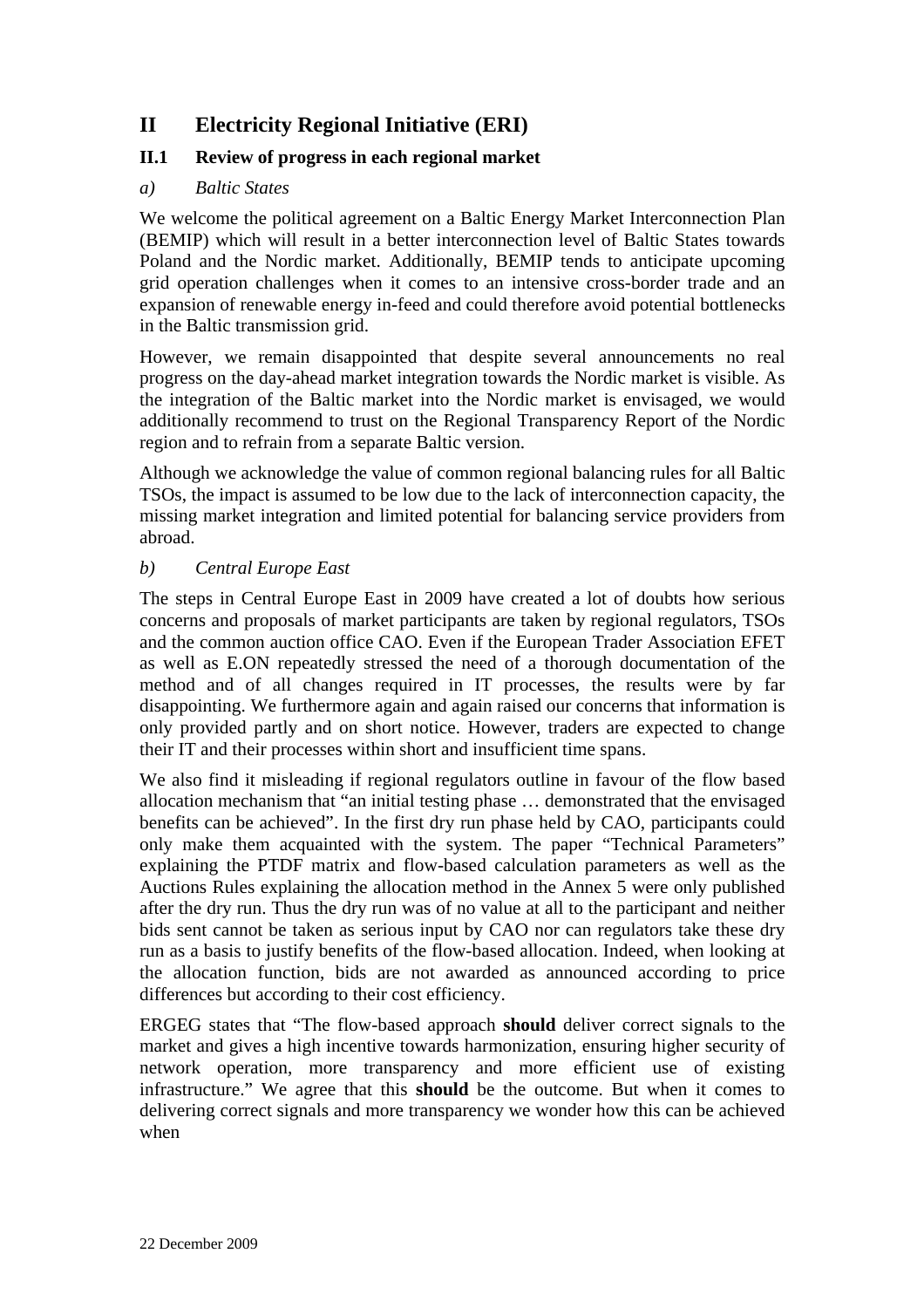- no capacities are published but matrixes with about 50,000 figures per hour. The information can only be evaluated and understood by each participant, programming its own analyses tools.
- capacity is not only allocated according to price differences but primary according to the expected physical flow.
- TSOs introduce in a non transparent manner export and import limits (e.g. Poland)
- TSOs still have not come up with a proposal on how in a flow-based world article 5.5. of Congestion Management Guidelines will be fulfilled. The availability of cross-border lines is a very important price forming information, similarly to the availability of power plants and has the substantial influence to national merit orders.

Taking into account the size of the region and the huge dimension of the PDTF matrix, we assume that it will put an obstacle to trade especially for smaller traders.

We strongly advice regulators to investigate in detail how the flow-based allocation really works and recommend an adjustment in the bid selection process. It has to be secured that the basic promise of the flow based methodology: higher security in grid operation and maximisation of capacities for trading can be kept (see article 6 para 3 of Regulation 1228/2003). This should be implemented given the right balance between an efficient and applicable system for traders and the comprehensive representation of the grid situation.

When it comes to the agreed interim period we are very unsatisfied that regulators and TSOs did not keep their promise that nothing will change for market participants. Moreover, the partial hand over to CAO resulted even in more work for participants as for example guarantees could not be prolonged but needed to be renewed. CAO often communicated other deadlines as the Auction Office at APG for example and participants needed to confirm and cross check with different counterparties to get clarity.

Overall, we evaluate the progress in the region with countable results for the market as low with a huge gap in cooperation and coordination between and within the group of regional TSOs and regional regulators. Information from TSOs and CAO is only provided piece wise and sometimes even contradicting. Different national interests still seem to be dominant and a regional view of regulators is most often not visible. We hope that with the political grouping following the Memorandum of Understanding of the regional governments the progress is more aligned with market participants' needs.

# *c) Central South*

In 2009, we have experienced again a consultation process of the auction rules which shows again how little serious concerns of market participants are treated. Auction dates for the upcoming yearly explicit auctions were published late on 19 December, thus for one border only two working days in advance. Annual auctions, taking place usually mid November, are held 22, 23 and 28 December! Moreover the annual auctions will be held under auction rules that are not approved by 21 December 2009, 6 pm. Such delays and unstructured process put a lot of unnecessary uncertainty on market participants that could be easily avoided by a sufficient planning by regulators and TSOs.

Nevertheless, we very much welcome the envisaged target that all long-term explicit auctions in the region should be operated by CASC-CWE. Hereby, we hope for a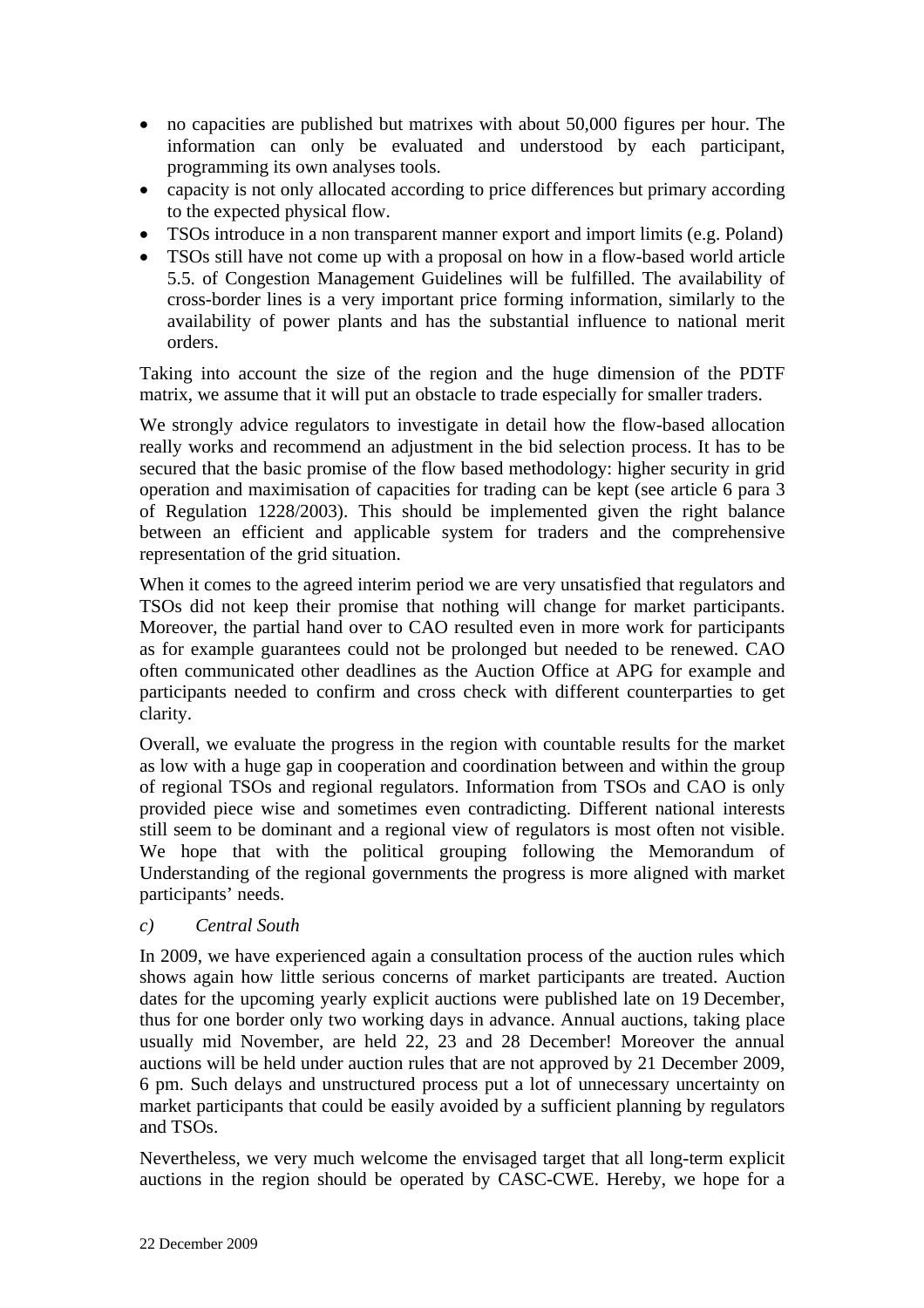more Central Western like consultation process which allows a proper preparation for all parties involved. Against this backdrop, we call upon Central Western and Southern regulators to strongly focus on an identical set of auction rules for both regions.

Additionally, it needs to be stressed that many Italian market features such as dayahead market's gate closure time and the auction-based intra-day market do not fit what is identified as European target model within the Florence Forum framework or what is widely acknowledged as best practice across Europe. Therefore, we strongly recommend to make best use of reform initiative such as the Italian Anti-Crisis-Decree or the planned Slovenian-Italian market coupling and to revise current incompatible arrangements.

# *d) Central West*

We are aware that a project with such a broad agenda as in the regional action plan of February 2007 is very ambitious in realisation of the different issues. Therefore, we appreciate and highlight the full implementation of CASC-CWE and the operation of all explicit auctions under a single set of auction rules in the region. However, we still see potentials for improvements in terms of compensation at market spread in case of curtailments and a Europe-wide applicable definition of force majeure. There might be a chance to work on that when it comes to an integration of Central Southern auction activities.

With regard to the ongoing development of a regional market coupling solution, we understand that such a project is complex and challenging especially with such a large amount of stakeholders involved. However, we do not understand the several postponements without real argumentation and hope now for implementation in May 2010 as announced. We are satisfied with the improvements in regional cooperation of TSOs, especially with regard to capacity calculation. Nevertheless, we regret that in the regionally harmonised methodology there is no increase of capacities but only reductions. We also regret that available capacities in the new methodology are not published until now.

With regard to the planned implementation of the flow-based methodology we regret that no details on the design and especially consequences for capacities have been made public yet. We ask regional TSOs and regulators to pay attention to the lessons learnt from the implementation of a flow-based concept in CEE. We are prepared to explain in more detail where we see inconsistencies in the method which will put an obstacle to trade, particularly for smaller traders.

With the regional integration and market coupling we expect stronger interdependencies of markets and a further convergence of wholesale prices. Due to highly fluctuating wind power in-feed, which impacts cross-border grid capacities as well as power exchanges' prices, we strongly advocate a quick and smooth implementation of a cross-border intra-day market according to an ELBAS-like model. This should even have a much higher priority than any advanced cross-border balancing concept.

# *e) France-UK-Ireland*

The progress on the IFA interconnector is welcomed and appreciated. However, we remain depreciative on the variety of products and the auction-based intra-day allocation. We strongly favour a simple set of financially firm products with annual, monthly, daily and intra-day allocation. Annual and monthly allocations should be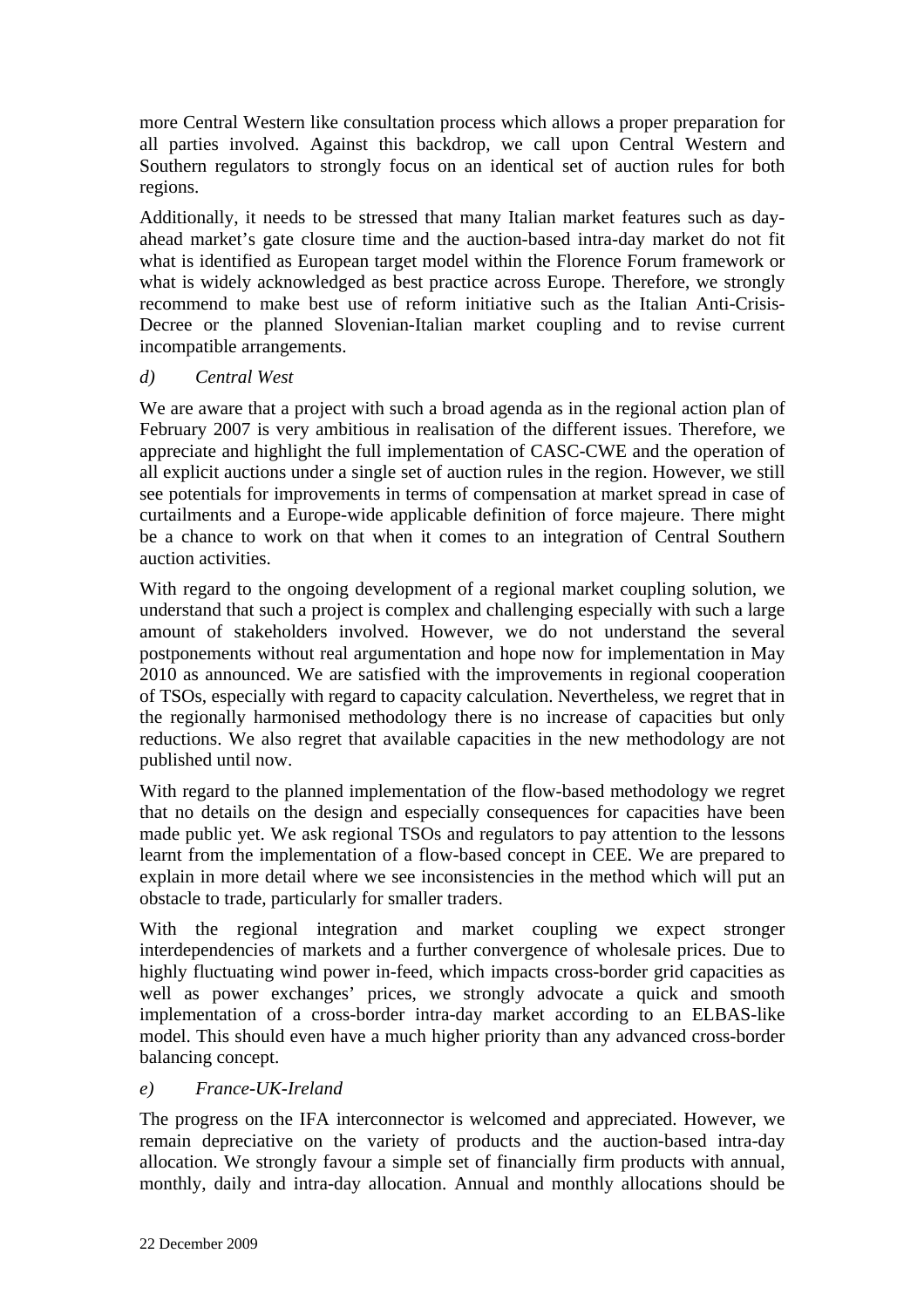explicit and it should be investigated whether bi- or tri-annual explicit products could be additionally offered. Existing seasonal, quarterly or weekly products should be suspended. These changes would allow concentrating available capacities to just a few products. Seasonal, quarterly and weekly products could be sliced from the annual and monthly products and non-used parts either sold on the secondary market or given back to IFA as part of subsequent explicit or implicit auctions. Daily capacities could be allocated implicit as soon as possible along with an implicit continuous intra-day trading.

These aspects also apply to product and auction designs on the BritNed interconnector and any further capacity enhancements in the region.

### *f) Nordic countries*

We welcome the recent re-start of EMCC and acknowledge its effort to optimize the use of Nordic-German interconnectors (DK 1/2). With the envisaged integration of Baltic Cable into EMCC market coupling services, we value this market link between Scandinavia and Germany even more important. When looking to other Nordic- 'continental' interconnectors such as SwePol and NorNed as well as to the upcoming market coupling project in Central West, we would also see further potentials and therefore ask regional power exchanges, TSOs and regulators to develop a smart interregional price coupling solution as soon as possible. For an interim period an interregional connection of Central West and Nordic, based on a tight volume coupling, is a sensible solution.

On the side of drawbacks, we still find it unsatisfying that neither firm financial nor physical transmission rights exist in the Nordic market and Nordic TSOs are reluctant to introduce them. Additionally, we would like to see progress on the implementation of an ELBAS-like intra-day solution allowing continuous trading from the Nordic countries to Central West and vice versa making best use of *all* available interconnectors. Further we regret that the UIOSI principle at the German-Danish interconnector will not be introduced before 2011. We strongly recommend that monthly and yearly explicit auctions at this border are handed over to CASC-CWE.

Any work on cross-border balancing market should be postponed until day-ahead and intra-day solutions are available and fully implemented.

#### *g) South West*

We appreciate the progress made to plan and construct a new French-Spanish interconnector by 2014. However, for the time being, the management of scarce capacities is of utmost importance.

Therefore, we urge regulators, TSOs and power exchanges in the region to accelerate the investigation of a Price Coupling of the Regions with Central West and Nordic countries and the revise Spanish-Portuguese auction-based intra-day market. The European target model for cross-border intra-day trading is a continuous trading model which finally aims to trade power from the national market of one country to the domestic market of another. The auction-based OMEL system is therefore an obstacle because the continuously executed cross-border trade has to wait for the next intra-day auctions. Other opportunities to sell the power do not exist due the strange obligations to sell power only through OMEL.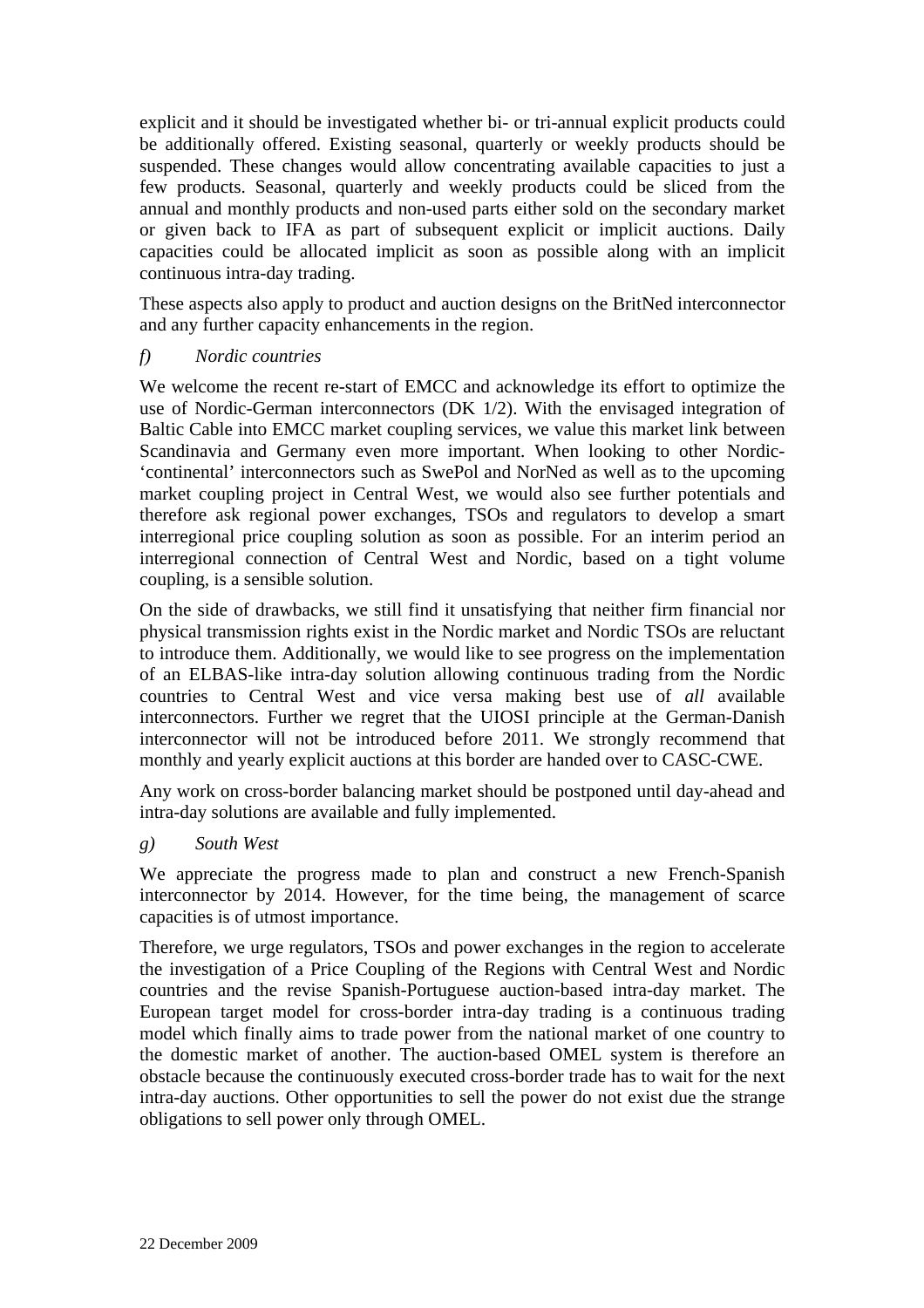# **II.2 Review of progress in each regional market**

*B.1. From your point of view, what is the main achievement of the Electricity Regional Initiatives process?* 

From 2006 until today, we would judge the implementation of explicit auctions on all ERI borders as the main achievement which have replaced previous non-market based methodologies. We also think that the regional transparency reports should be considered as an achievement.

On the side of drawbacks, we are still concerned on the compliance level with all these regional transparency reports. Furthermore, we wonder how less pro-active the implementation of cross-border intra-day markets is taken up by the relevant entities against the backdrop of the overdue legal obligations in the Congestion Management Guidelines. We would stress to review the priorities as set by regulators and focus less on the not legally required cross-border balancing compared to legally required crossborder intra-day market implementation. Moreover, we think that ERGEG should focus as well on national rules in place that put obstacles on cross-border integration. As the most urgent issue we see the abolishment of all wholesale licensing requirements (with or without the requirement of establishing a branch). Licensing requirements lead to less competition (as particularly smaller companies are discouraged from market entry), are discriminatory towards foreign companies, put high administrative work on businesses and are time consuming.

### **Capacity calculation**

*B.2. What should be the framework conditions for having flow-based capacity calculation based on a common grid model implemented in practice?* 

A flow-based capacity calculation should provide benefits in terms of a more secure grid operation and maximal cross-border capacities as promised. Both targets are laid down in article 6 para 3 of Regulation 1228/2003 and should therefore be the only guiding framework conditions for having a flow-based method. It is unnecessary to say that such a method should prove real benefits for both targets.

We furthermore have to highlight the need to choose a bid selection process which starts with the most valuable bid without weighting it with any sensitivity factor as in CEE. Real benefits could be expected if the most valuable bid in the region would be accepted first, afterwards the second highest bid etc. until the physical impact of the accepted bids fully load the regionally critical grid element.

We do not see advantages of a flow-based method in the Nordic countries and between France and the Iberian peninsula. However, where grids are highly meshed, we support the establishment of a common grid model with harmonised methodology and assumptions of grid usage and security margins for identification of critical branches. The base case for capacity calculation should be developed on best estimated information provided by generators to the TSOs. Based on their own assumptions and the generators' input, TSOs should calculate the available capacities on a regional or, where reasonable, a more European level. Certainly, in a competitive market environment generators must be free to adjust their dispatch decisions according to changing conditions. It is of very high importance that market parties get a maximum of information on the algorithm and the values in order to understand the outcome of the calculation.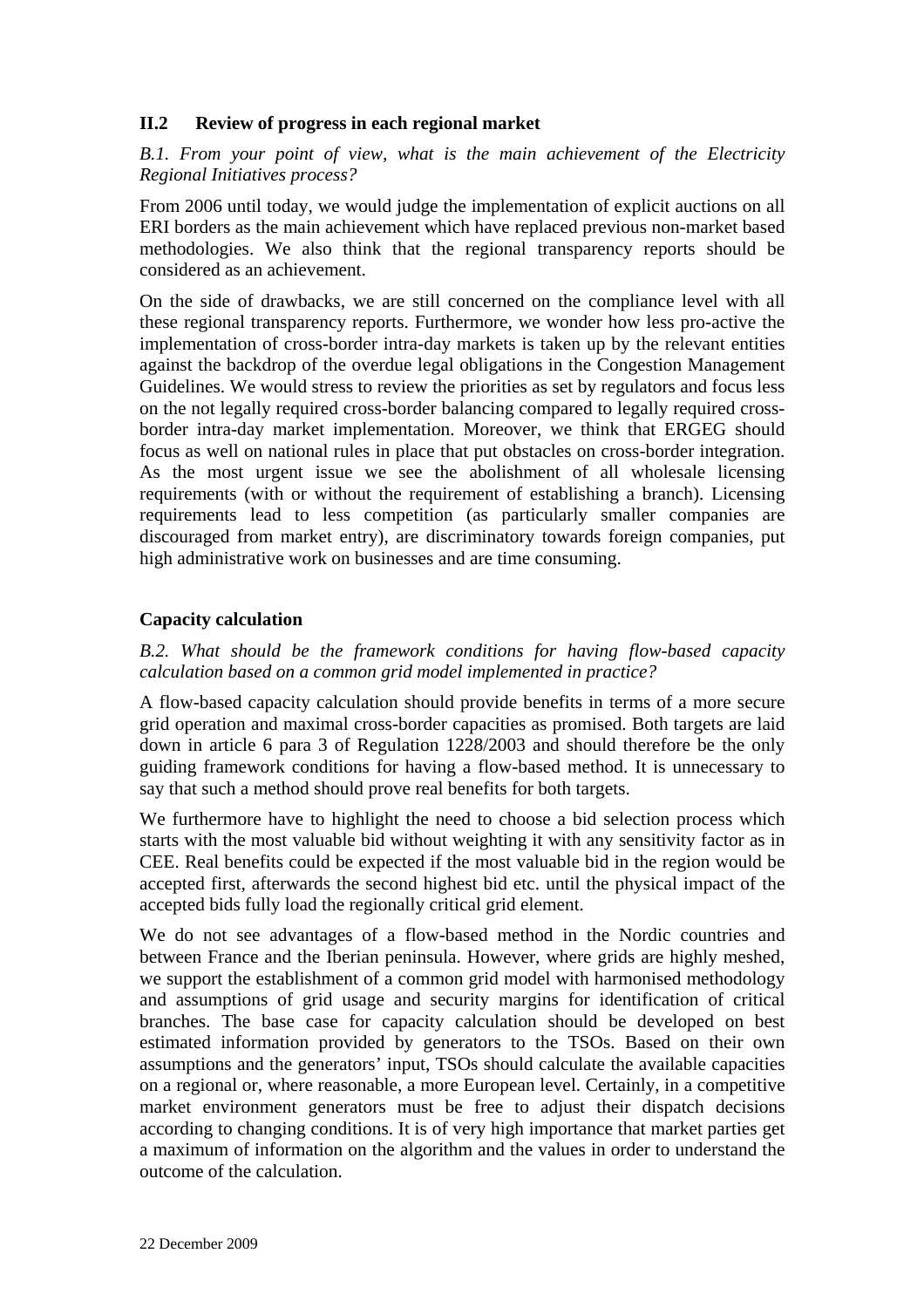### *B.3. What do you believe should be the short-and long-term goals for a regional approach to capacity allocation?*

#### *i) We assume that 'capacity calculation' is meant here.*

Capacity calculation is at the basis for capacity allocation and therefore of crucial importance for functioning markets A clear target to be achieved in the short run is to develop a **sound and transparent methodology** for regional and, where reasonable, a more European capacity calculation

A further short-term goal should be, without any doubt, the adjustment of the CEE flow-based method according to our statement to B.2. This should be done in cooperation and coordination with market participants and finally lead to an identical approach in CWE and CEE which can prove the benefits as mentioned under B.2.

The long-term target should be the **definition of borderlines** where widely coordinated capacity calculations reached their limits. According to our view, it will not be beneficial to coordinate capacity calculation in CEE with those between Spain and Portugal. Therefore, regional coordination might have its limits.

### *ii) Short-term goals for the purpose of 'capacity allocation'*

Transmission System Operators should organise **explicit transmission capacity auctions** to sell yearly, monthly and daily cross-border capacities. Ideally, capacities for two or three years ahead should also be made available through auctions. *Particularly* for cases where markets are liquid enough, market coupling should be introduced for day-ahead trading (D-1), replacing existing daily explicit capacity auctions.

**Intra-day congestion management procedures** should be established by TSOs and/or power exchanges (PXs). E.ON's preferred solution is for continuous intraday power trading platforms (ELBAS-like but with the added capability to trade OTC). In cases where implicit intra-day trading platforms cannot yet be established, an acceptable interim solution would be to set up explicit capacity platforms that offer a continuous reservation of cross border capacity. **TSOs shall not reserve cross border capacity for intraday trading** but make available all unused D-1 capacity and released capacity after netting off all the D-1 nominations and relevant changes in network capacity availability.

**Allocated capacity shall be offered as financially firm**. This means that in cases where already allocated capacity is curtailed, and where this is not due to a reason of clearly-defined Force Majeure, TSOs must compensate capacity holders at the current full market spread.

Capacity allocated for terms longer than D-1 shall be subject to either the **use-it-orsell-it** (UIOSI) or the **use-it-or-get-paid-for-it** principles (UIOGPFI). This means that unscheduled cross border capacity is automatically re-allocated through a D-1 auction or made available for **market coupling** trades. The original capacity owner then gets paid the market price difference. UIOGPFI is a first step towards **financial transmission rights** (FTR). The appliance of UIOGPFI allows non-physical traders to enter cross-border markets creating more liquidity.

*B.4. Do you consider transparency requirements for capacity calculation sufficient? If not, what do you need additional data/information for?*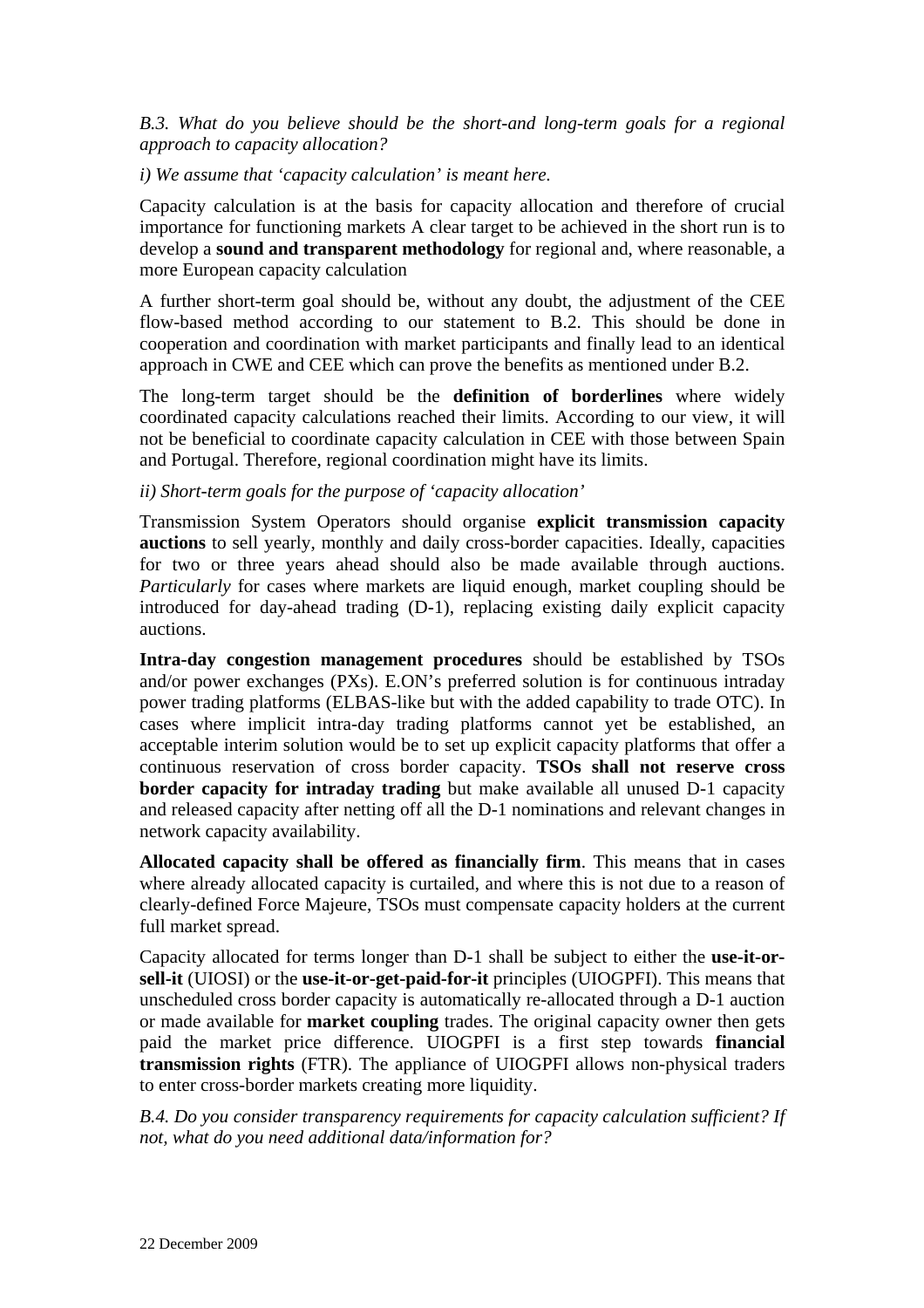First of all, we need to stress that TSOs and auction offices should release information on their capacity calculation methods completely and as early as possible and not piece wise as experienced in CEE.

In general, capacity calculation is not very transparent at the moment. More information on the methods employed, the relevant input data and the outcome on capacities available for the market would allow the market to understand the capacity situation and use the result for evaluation of power market thus creating the necessary trust as basis for functioning markets. Therefore, information systems designed in an appropriate customer-friendly manner should be established.

When it comes to a flow-based mechanism with the identification of critical grid elements and branches, we request a single and non-changeable code for each grid element which let us estimate physical impacts and derive sensible auction bids.

#### **Capacity allocation**

*B.5. What practical steps should be taken at an inter-regional level to ensure an efficient and harmonised approach to capacity allocation in the 1) long-term; 2) dayahead; and 3) intraday market?* 

As stated under B.3 ii), we expect regulators to safeguard that at all borders only annual, monthly, daily, and intra-day allocations of financially firm products take place. As a practical step we assume that a definition of such only eligible products needs to be done as part of a congestion management framework guideline. The same applies to the allocation method which should be explicit for annual and monthly time frames and implicit for day-ahead and implicit continuous for intra-day time horizons.

*B.6. What are the future challenges in ensuring that allocation mechanisms across all timeframes can work together?* 

We see financial firmness and the application of an automatic Use-it-or-get-paid-for-it (UIOGPFI) as the main driver for a proper integration across all time frames.

*B.7. Do you consider that achievements by different regions towards a harmonised set of rules at regional level for long-term capacity allocation merit further work or should there be more emphasis put on inter-regional harmonisation (considering that this may impede short-term regional progress)?* 

We think, all regions experienced strong reviews of their auction rules which provide the market with some kind of harmonization. The next step should be to elaborate an identical set of long-term auction rules with respect to definitions such as force majeure, products, bank guarantees, payment conditions, compensation in case of curtailments etc. for all regions.

As stated under II.1 for the Central Western, Nordic and Central Southern region, we see the integration of the Central Southern and Nordic auction activities into CASC-CWE as a main driver to draft and implement the European model.

Furthermore there should be identical rules in place when it comes to consultation and deadlines. Regulators should consult auction rules well in advance, preferably over summer. Further with regard to the annual auction available capacity, auction rules und information about the registration procedure should be published at least with two weeks prior notice.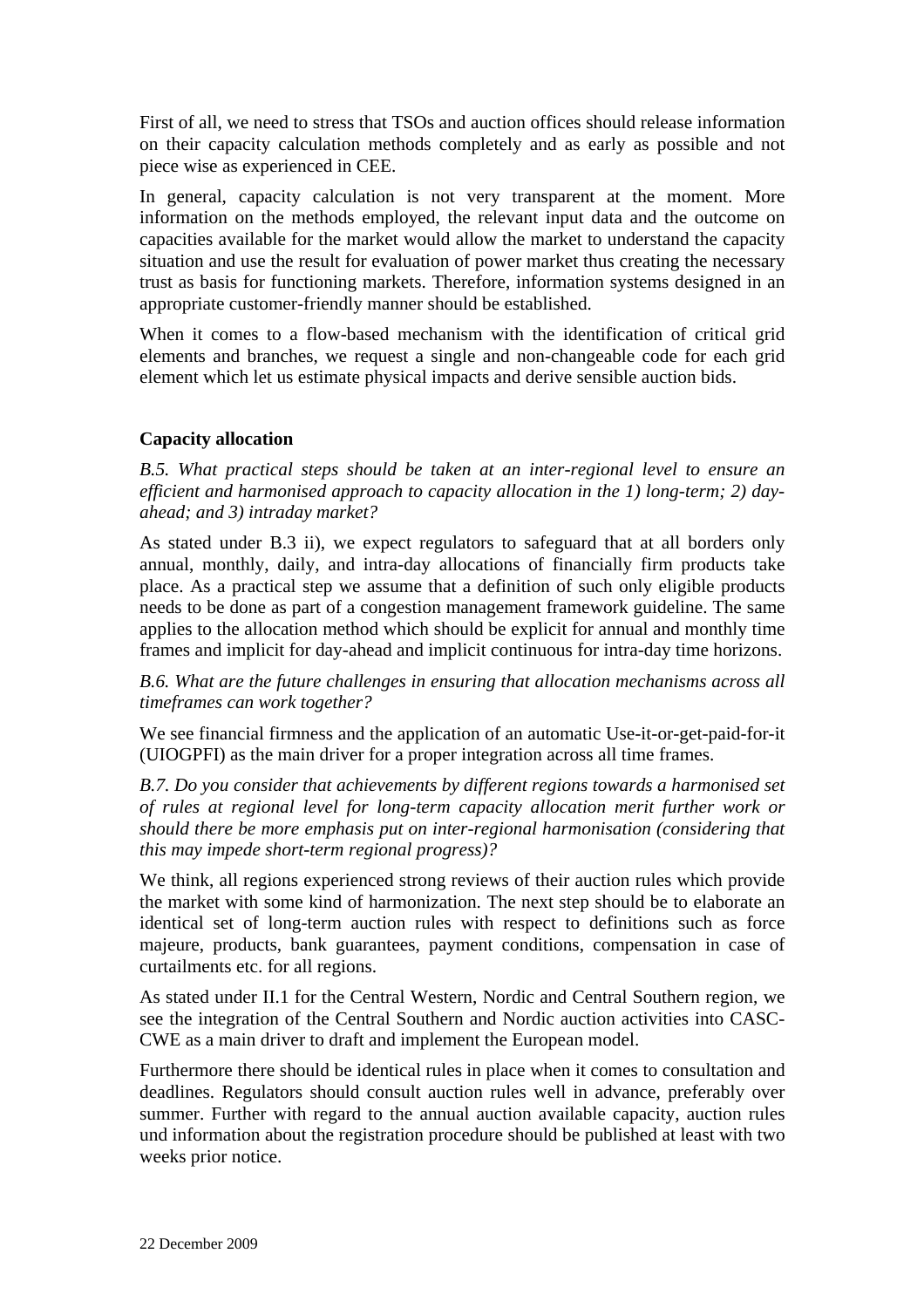### *B.8. Do you think that extending the geographical scope of existing auction offices is advisable/feasible?*

As stated under II.1 for the Central Western, Nordic and Central Southern region, we see an opportunity to do that if regional TSOs really want it. However, it might not serve as a general short-term model although further integrations are possible.

However, we are fully aware that some national regulations may set a restriction to an identical set of auction rules. At this stage we would request more flexible arrangements in the national markets in order not to block any further integration progress. It is also worth noting that the pure focus on an extension of geographical scope should not hinder further bottom-up driven progress in any region.

### *B.9. Do you agree with price market coupling as the target model for day-ahead capacity allocation?*

Yes, we fully agree and ask all power exchanges involved to come up as soon as possible with the first insights of their Price Coupling of the Regions approach and state what kind of means are necessary to achieve that goal. However, the requirements in harmonisation of products, time planning and governance are still not clear.

# **Balancing**

### *B.10. How important do you consider further development of cross-border balancing solution? Which model do you consider appropriate and efficient*

Cross-border balancing is without any doubt an important issue and could drive balancing costs down. We recommend to start with the development of a common understanding and finally a common definition what balancing should comprise and which products should be eligible. Furthermore, a market based approach to procure balancing service needs to be developed all over Europe.

Where congestions exist we consider the TSO-to-TSO model as most appropriate. Where no bottlenecks exist the TSO-BSP model is most efficient as a common market could be established as of today for Germany and Austria.

#### **Transparency**

*B.11 Do you share ERGEG's view that significant progress in transparency has been reached thanks to the ERGEG Regional Initiatives? What steps should be taken to enhance transparency further?* 

Yes, we agree that progress has been achieved with the elaboration of regional transparency reports. However, we emphasize that further harmonization over time should not be forgotten in the future.

For the time being, we see a lack of implementation of those regional transparency reports, inter alia, as stated by ERGEG for the South Western market.

On the contrary, we acknowledge the efforts made for the EEX Transparency Platform in Germany which could serve as model. In fact up to our knowledge, this project is the first that does implement the requirements from the ERI Transparency report regarding generation and consumption in the CWE regional market. The next step should be to build on this pilot project and expand its reach beyond national